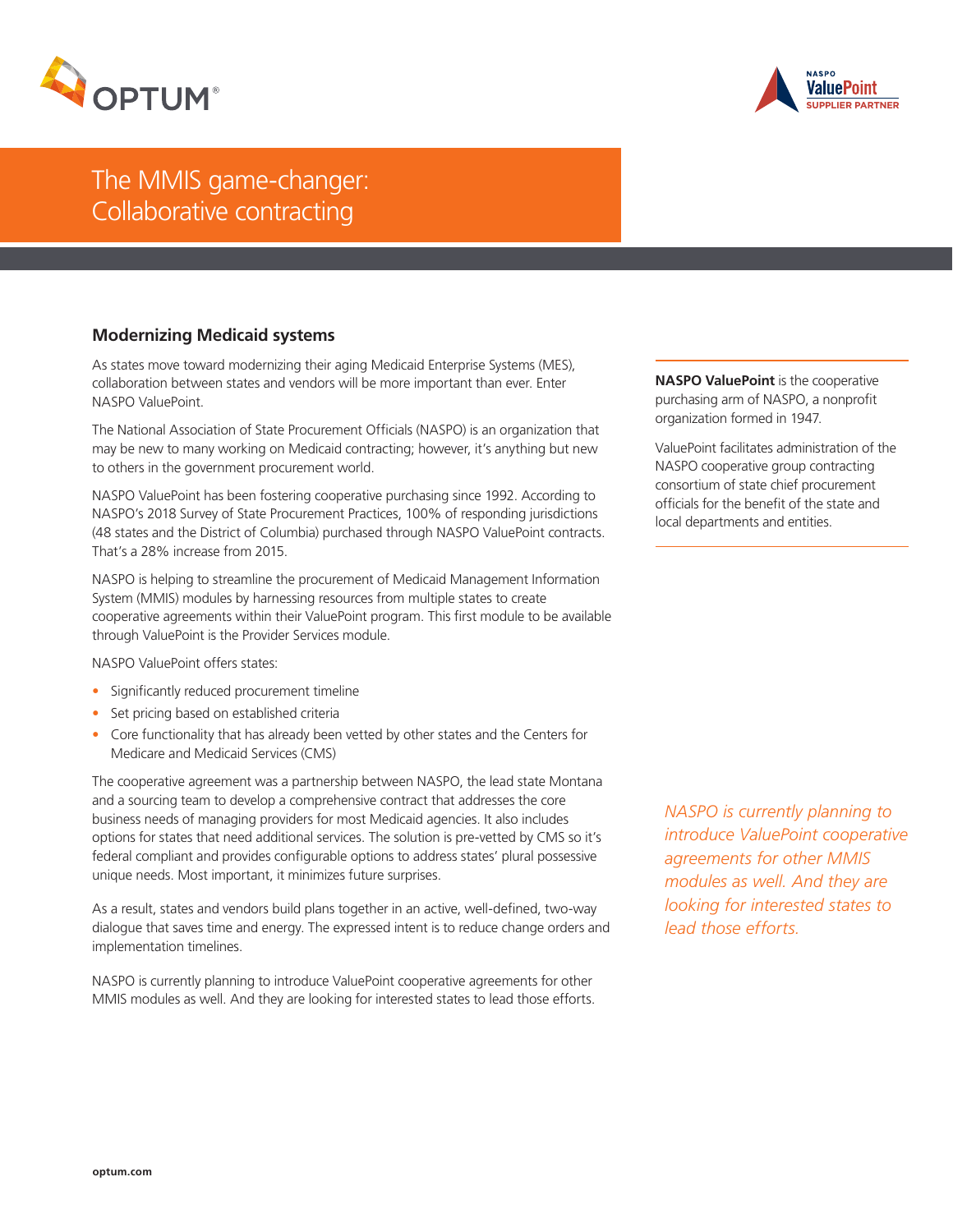## **A group effort**

ValuePoint is a cooperative purchasing program. Here's an overview of how it works:

- A state raises a procurement need to ValuePoint, which surveys other states for interest and designates a project lead state.
- ValuePoint assembles sourcing teams of procurement specialists and subject matter experts from the lead state and any other interested states.
- The sourcing teams develop a Lead State RFP, evaluate proposals and recommend master agreement awards to a management board. In the case of MMIS modules, CMS reviews and approves the master agreement since they're a significant funder of Medicaid technology for states.
- Once a master agreement is awarded, it's available to all states. Individual states can create contract addendums to meet their specific needs. But NAPSO and CMS intended for the core of the agreement's terms and conditions, scope of services and pricing to remain the same for all participating states.

## **The great equalizer (state procurement office size)**

In 2019, software-maker Deltek asked state and local government procurement professionals to name their biggest challenges. Not surprisingly, money and bureaucracy topped the list. Coming in a close third: workload or staffing limitations.

When it comes to procurement team size, not all states are created equal. A 2018 NASPO survey found larger states, like California, had more than 200 staff on their procurement teams. States with smaller budgets had far fewer — Wyoming reported just five procurement staffers.

And those procurement staffers are working harder than ever. While 35% of states reported increased procurement staff over the past two years, a full 83% said central procurement office responsibilities had increased.

Cooperative purchasing helps streamline the process by reducing complexity and the timeline since most of the work is already done. States walk into the process with a head start, working directly with vendors to negotiate the details of the predefined contract and costs.

*"Traditional state procurement is an arduous process, particularly when enterprise-wide technologies are involved,"*

**– Andrew Cone,** Senior Vice President State Government Solutions